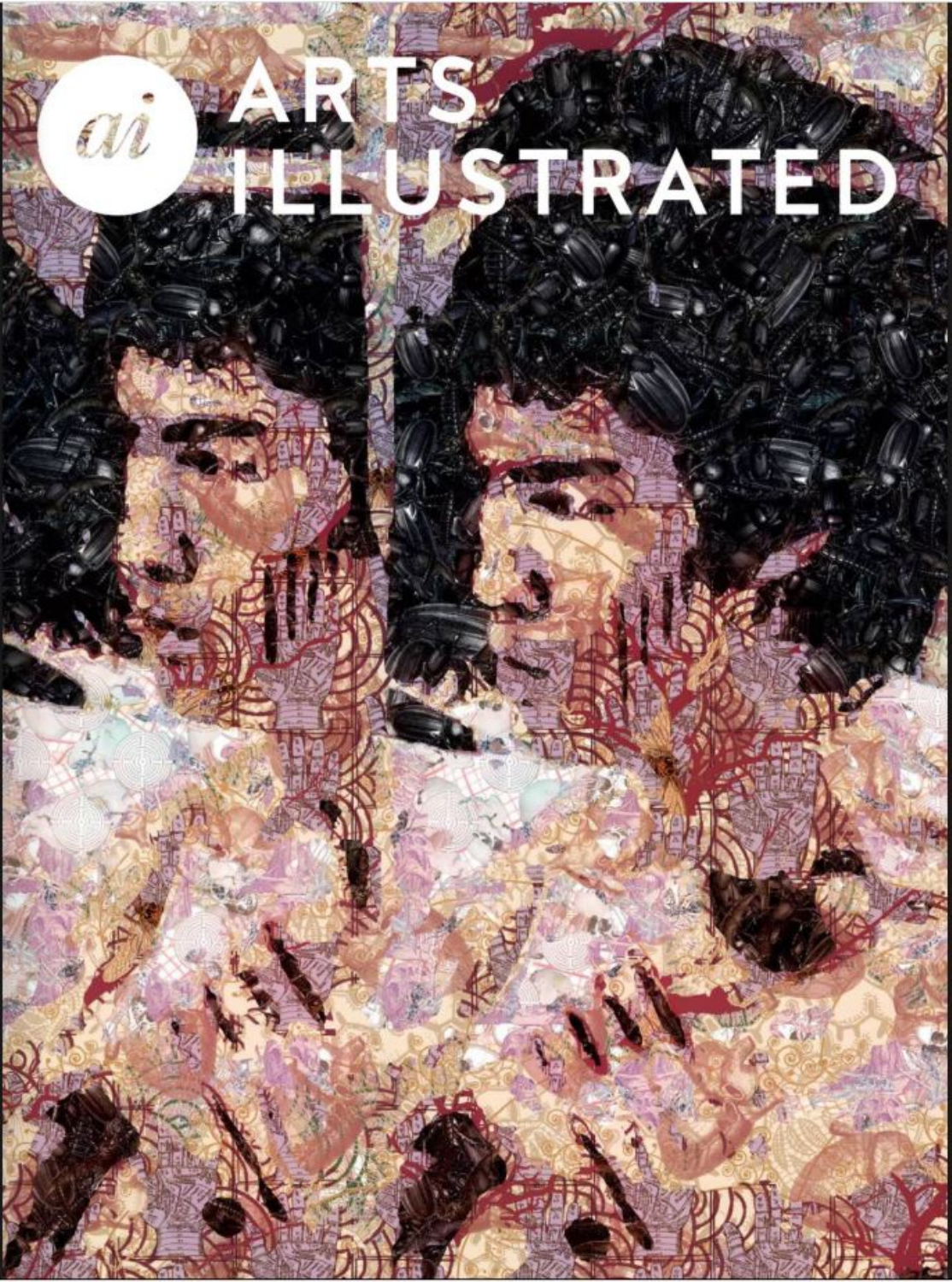

 $\sum_{i=1}^{n}$ 

Navigating the chaos of the world around us, the arts provide ample instances in which to find quiet beauty and haunting melodies that fill us with restive hope and a future of gentler realities

SIDDHARTHA DAS

*Simple Melodies*

Head by Souza, from the collection of Siddhartha Das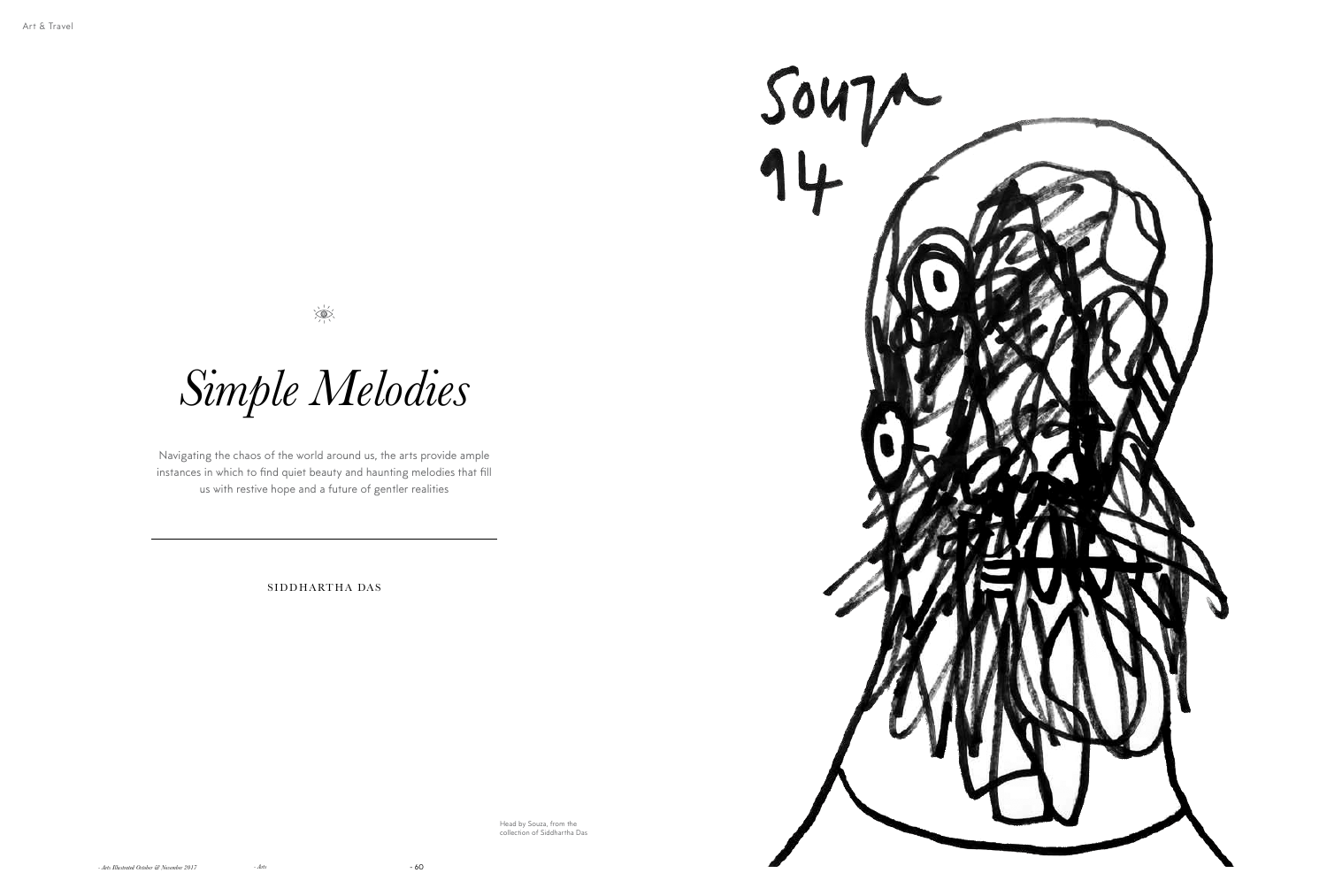One of my simple pleasures is to find the daily newspaper stuffed into my front door grill and get a sense of what the world has been up to the day before. I am not a creature of habit, and this is probably the only one I have held on to doggedly for decades. But recently, I stopped this daily ritual after the overdose of depressing news. News of the city and country that seem to care less and less, with insane amounts of violence and malice directed at others. It doesn't seem like a world I want to live in. It surely seems like the world has gone mad.

It felt like I was a sprightly 23 just the other day  $-$  a joyful feeling  $$ before the nefarious 40s snuck up

on me, unannounced. But that slightly distant other day seemed to belong to a more restive and gentler world, peopled with somehow nicer people. Or to blasphemously quote my teenage god, Pablo Neruda, 'Tonight I can write the saddest lines…' So, with tired eyes, a receding hairline and lesser energy as youth is quickly giving way to a slightly unpleasant middle age, my desperation to be a part of the better world is getting stronger. How did we allow ourselves to be become a race of such horrible people?

As a creative professional, I find that my ilk should have our work cut out for us and we must rise to the occasion. We must, with quiet

determination, strategise, conceive and deliver projects that allow us to be better people, to question and feel very uncomfortable when things are not what they should be. Do parents introspect when their son becomes a rapist or a murderer, of how did their sweet little child become this monster of a man? And how do these people live with themselves, what makes them such? I am reminded of a series of drawings that the artist, F.N. Souza did about 30 years ago. The drawings resembled a head with criss-crossing jagged lines that seemed to dismember the head, as if illustrating a very disturbed person.



I spent the last three days in a wet Bhubaneswar. I am a secondgeneration, displaced, mixedbreed Odiya-Gujarati, with a large part of my identity shaped by both the cultures and yet not. As a part of the JD Centre of Arts in Orissa, we were hosting two 90-year legendary figures from the world of architecture – BV Doshi and Mahendra Raj. Hearing them speak about their work was incredibly humanising. While their work in itself is inspiring, it is their approach, their journeys, based on a strong sinuous life of integrity that made everyone in the packed audience realise what makes a person an

exceptional human being. Hundreds of students and professionals sat around them, softly and reverentially asking innumerable questions. The two sat patiently in the centre of this circle of adulation and answered them with generosity and warmth. Reminiscing about this lovely day, it somehow feels that everything is not lost.

 $\overline{a}$ 

Anish Kapoor's Shooting Into the Corner, an installation with a cannon that shoots a red mass of solid paint, wax and Vaseline across two galleries of the Royal Academy, London.



Public installation on the bridge during the Milan Furniture Fair or Salone del Mobile, at Zono Tortona, Milan, Italy